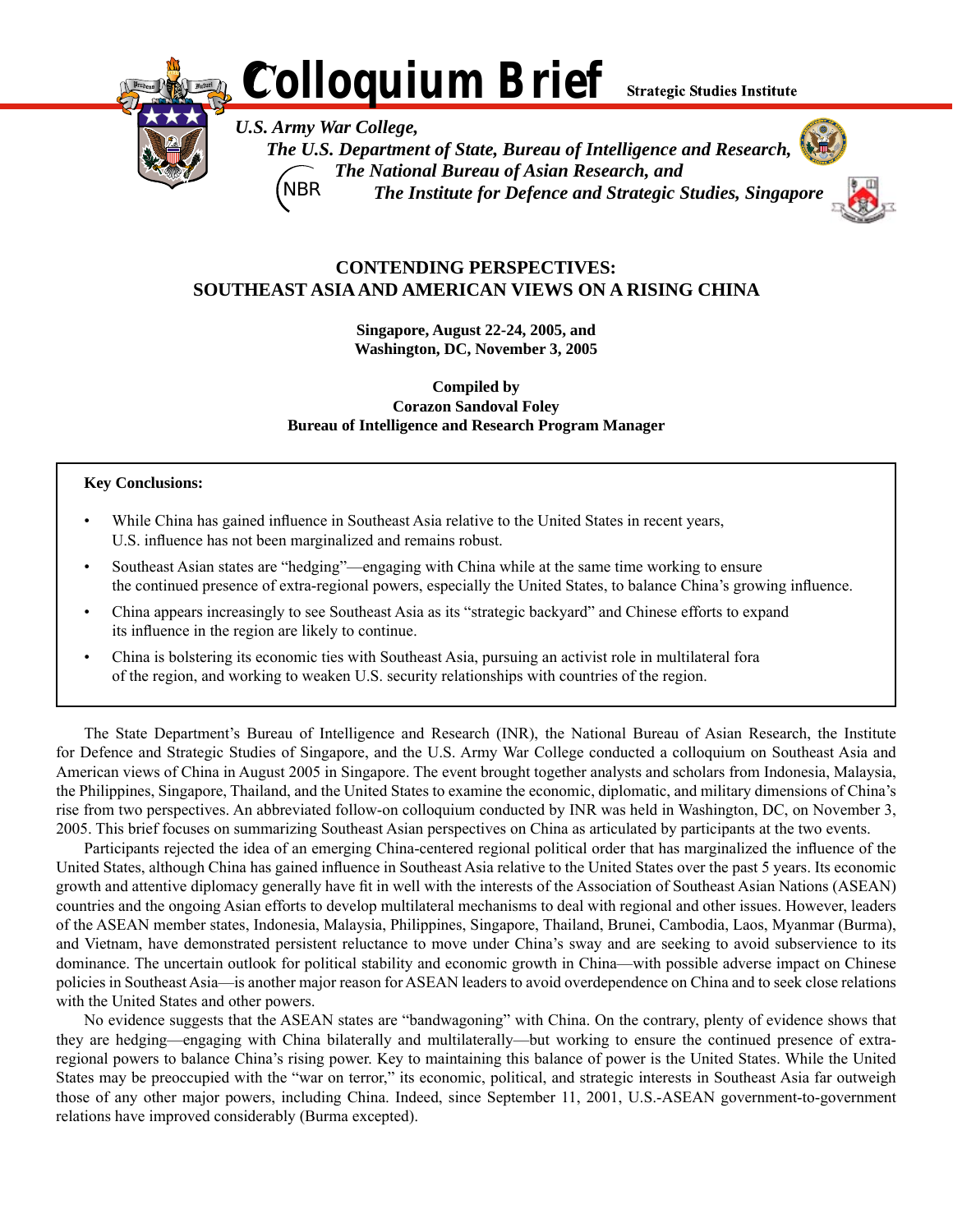The United States is well positioned to benefit from this ASEAN hedging strategy. The United States remains much more powerful than China in Asia and has the added advantage of being seen by ASEAN leaders as Asia's "least distrusted power." Through attentive diplomacy, backed by meaningful security and economic incentives for cooperation, the United States can grow quietly and effectively in influence in Southeast Asia without presenting an overt challenge to China that would be counterproductive for U.S. interests in the region.

 In the military arena, China probably will not seek to create formal alliances with its southern neighbors, but it will seek to enhance its military-to-military cooperation with ASEAN countries as a means to increase its own influence in the region. China is a potential long-term military problem for ASEAN countries but in the short-to-medium term, it is not likely to be a major military force in the region. Weaknesses exist in Chinese naval and air capabilities, especially in terms of force projection. Concerns about Chinese ballistic missile programs might be justifiable, but these are capabilities that will not be brought to bear in any scenario involving the projection of Chinese military power into Southeast Asia.

## **China's Aim: Reduce U.S. Influence in the ASEAN Region.**

 The long-term ambitions of China in Southeast Asia remain subject to speculation and debate. China's key strategic aims in Southeast Asia appear to be two-fold: ensure that there are no conflicts in the region that would compromise Chinese security or territorial integrity; and ensure that no external power wields influence greater than that of China. Beijing's long-term objective may not be hegemony over Southeast Asia but the "Finlandization" of the region, whereby ASEAN states may remain sovereign, but their respective foreign policies take account of, and do not challenge, China's national interests.

 During the Cold War, China viewed the Indochina region and mainland Southeast Asia more generally as its "strategic backyard." With Beijing's South China Sea claims and its increasing dependence on the sea lanes of communication through maritime Southeast Asia, the concept of a "strategic backyard" is likely to grow to encompass the whole Southeast Asian region.

 Despite an interest in reducing American influence in Southeast Asia, it is not clear that China seeks to fully remove it or replace the U.S. presence with aChinese security presence.China views the U.S. alliances with Japan, South Korea, Philippines, Thailand, and Australia as anachronistic and has offered its own "New Security Concept" as an alternative model—but it does not provide a notion of how to maintain security when discussions and negotiations fail. The U.S. military is seen within the region as the guarantor of peace and stability; China does not appear to desire replacing this critical U.S. role. China's interests do not fully align with U.S. interests, but they do not appear to represent a clear disruption of the status quo in Southeast Asia, either.

 China's leaders appear to have adopted three long-term strategies to achieve their goals in the ASEAN region. First,

bolster economic linkages with each of the ASEAN countries and position China as the region's economic dynamo and putative financial backer. Bilateral trade and investment agreements and the ASEAN-China Free Trade Agreement (ACFTA) are means to this end. Second, nurture and seek leadership of multilateral fora that excludes the United States—hence, China's support for the ASEAN Plus Three/East Asia Summit process. Third, try to weaken bilateral military-to-military links between ASEAN members and the United States. Thus, for instance, in the drafting of the Declaration on the Conduct of Parties in the South China Sea, Beijing proposed a clause that would have prohibited joint military exercises in the area, clearly aimed at U.S.-Philippine exercises and the annual U.S.-Thai-Singapore Cobra Gold exercises. ASEAN ultimately rejected this Chinese proposal.

### **China Gains Influence in ASEAN.**

 Based on recent trade growth withASEAN,Chinese officials have built closer political ties with neighboring countries through effective and often high-level diplomacy that is attentive to the interests of neighboring Asian governments. Putting aside or narrowing differences in the interest of broadening common ground, Chinese diplomacy has been welcomed by most neighbors.

 ASEAN's comfort level with China has been raised as a consequence of Beijing's "smile diplomacy." Through it, Chinese leaders stress their country's "peaceful rise," reiterating their respect for state sovereignty and noninterference in the internal affairs of other countries, and offer economic incentives and aid packages. The ASEAN states point to these and other developments as evidence that their policy of long-term engagement with China already has paid dividends, and that China is an increasingly constructive and responsible player in regional affairs.

## **ASEAN: Uncertainty, Hedging and Leveraging Relations with China.**

 Nevertheless, ASEAN leaders remain uncertain about China's stability and long-term political, military, and territorial ambitions in the region. They remain on guard against prospects that the Chinese leadership might adopt more interventionist policies, a "big brother" approach, toward relatively weak neighbors to the south. The pervasive ASEAN outreach to the United States and other powers is designed to hedge against such an outcome. ASEAN hedging strategies aim to enmesh China into ASEAN-backed multilateral and bilateral arrangements, while encouraging other powers to become more actively involved in Southeast Asian affairs. ASEAN leaders hope to turn China's greater engagement and cooperation in regional groups into arrangements and assurances that will preserve ASEAN interests in a stable and peaceful regional order.

 Senior Chinese leaders are comfortable with the "ASEAN way," as it is similar to the iterative and deliberative decisionmaking process on a number of protracted issues in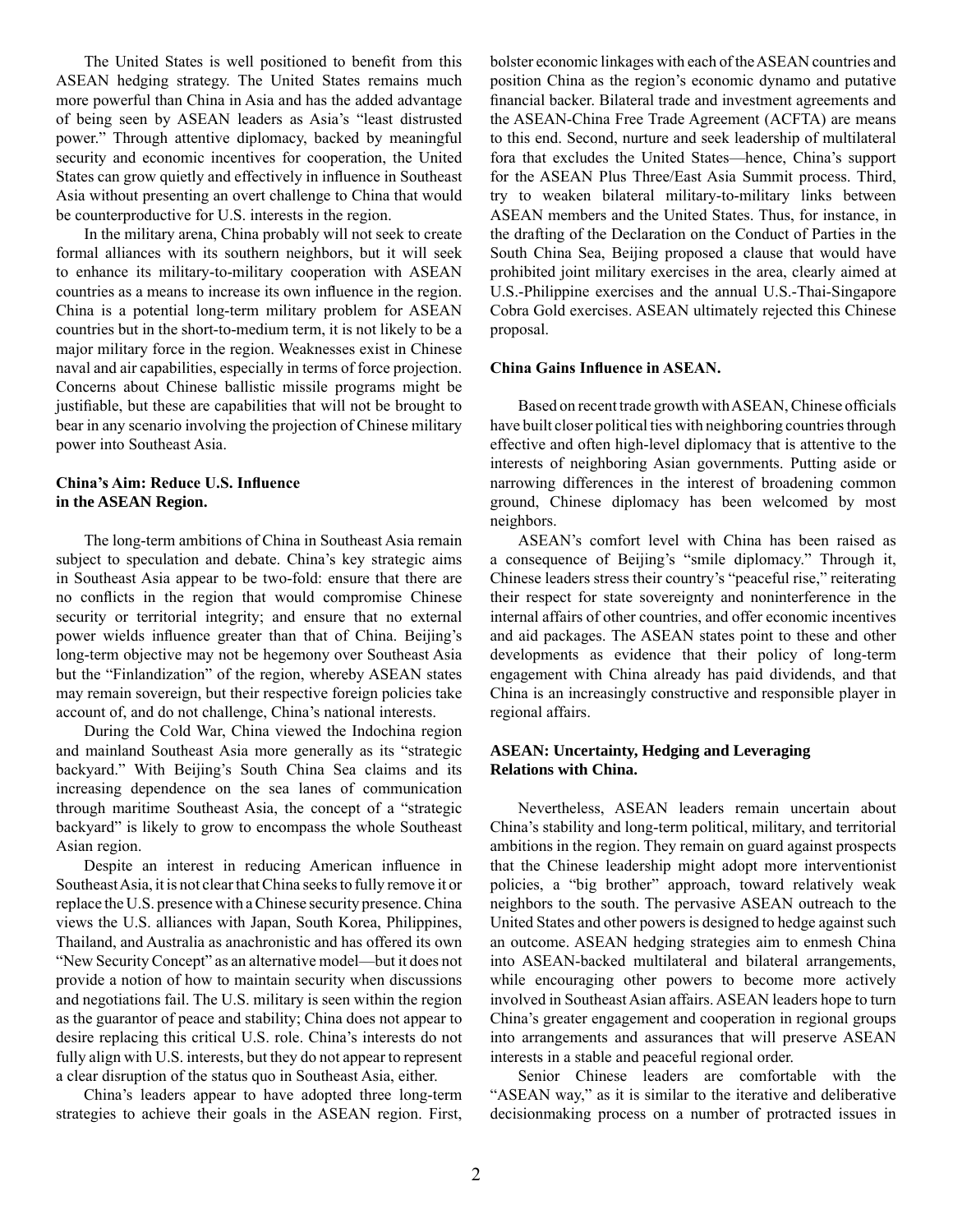Chinese politics. Chinese leaders and officials pursuing a "winwin" approach to Asian neighbors usually follow policies that do not require neighboring countries to do things they do not want to do. Thus, China's Asian approach focuses on "easy things" and avoids costly commitments or major risks.

 The ASEAN hedging strategy has two operational prongs: first, the ASEAN states seek to foster a stable balance of power in the region among the United States, China, Japan, and other powers. Second, ASEAN states are committed to maintaining credible armed forces to act as a deterrent against future Chinese aggressiveness.

 The ASEAN hedging strategy probably is aimed not at producing a multi-polar balance of power because the major powers involved are not of equal strength and power. Rather, it looks like a drive for a hierarchic order where the United States would retain the role as the predominant superpower, China would play the role of regional great power, and India, Japan, and South Korea would be second-tier regional powers. The United States is seen as the largest outside counterweight to China, but ASEAN states generally seek more diversified range of contacts, partly to avoid a situation of having to choose between the United States and China.

 America's advantages in this situation are strong. The United States has a proven record of being able and willing to commit significant resources and prestige to protect allies and friends. The United States is very powerful—a superpower but it is far away from Asia, has none of the territorial disputes and few of the ambitions that characterize China and other Asian powers, and thus is less distrusted by ASEAN governments. As with the tsunami disaster, the United States is called upon and responds repeatedly with economic resources, strategic reach, and diplomatic means to promote stability and prosperity essential to most governments in ASEAN. As a result, ASEAN governments give priority to relations with the United States.

#### **China's Military Power in Southeast Asia.**

 While Beijing will try to weaken U.S. alliances and security arrangements in the region, it is unlikely that the Chinese will try to create their own formal system of alliances. Since the early 1960s, the Chinese have preferred informal security arrangements (e.g., ententes) to formal alliances, as these will give it greater flexibility in responding to threats against their allies while reducing the chances of China being dragged into unwanted conflict. Rather than alliances, China will probably seek to enhance its military-to-military cooperation with ASEAN countries as a means to increase its own influence in the region. These efforts should include exchanges of senior military personnel, port calls, and as increasing attempts to sell arms to ASEAN nations.

 Beijing's strategic objectives suggest that China's use of force will be constrained. Beijing is sensitive to the perceived China threat, especially in Southeast Asia, and it recognizes that aggressive military action in Asia would undermine the international environment that China needs to achieve its longterm objectives.

 Moreover, in the short-to-medium term, China's ability to project significant military power into Southeast Asia is hampered by limitations in numbers, operating ranges, and doctrinal developments. China simply does not have the operating ranges for its airpower to penetrate the region. Any further naval expansion in the East China or South China Seas is contingent on the development of Chinese naval aviation. China's lack of sufficient sealift and amphibious capabilities also means that it cannot insert a significant land presence into the region. China probably can insert a small naval presence in Southeast Asia, but its limited number of oilers means that this naval presence cannot be maintained at length. The one arena in which China's People's Liberation Army (PLA) currently possesses effective power projection into Southeast Asia is with its ballistic missile arsenal.

 China's ability to penetrate the Southeast Asian arms market, and thereby exercise a degree of political influence through the instruments of arms sales, is similarly limited. The only significant Chinese military sale in Southeast Asia has been the *Jianghu* class frigates that it sold to Thailand at "friendship" prices. Thailand's Chinese-made frigates spend little time at sea and are more often than not in dry dock undergoing maintenance because of the low quality of China's indigenous weapons systems. This is a poor advertisement of Chinese military hardware, and will likely dissuade other Southeast Asian nations from turning to China as an alternative source of military hardware.

#### **ASEAN: Varied Approaches to China.**

 ASEAN governments vary in their approaches to China, with the Philippines and Indonesia more reserved and Thailand, Malaysia, and Singapore in the lead of those seeking close ties with China. Long-standing distinctions exist between the ways continental ASEAN states deal with China, versus the maritime states. The former group has to be more sensitive and generally deferential to Chinese concerns, given China's proximity and easy access, while the latter is more free to follow policies either favorable or not to China. Those countries in which China has been able to maximize its political influence share a number of characteristics: they have sought patronage from China because of poor relations with the United States and other Western countries; and they suffer from poor governance and have weak economies.

 For most of the past 25 years, Thailand has been China's closest friend in Southeast Asia and has served a bridge role that facilitated the improvement of relations between China and ASEAN. Bangkok has been unwavering in its support for the One China policy. Successive Thai governments also have barred entry to the Dalai Lama and banned activities of the Falun Gong movement. At the same time, however, Thailand has maintained its alliance relationship with the United States as an insurance policy.

 China will likely place greater emphasis on Indonesia, particularly due to its energy resources and its geostrategic location along several major sea lanes of communication in the